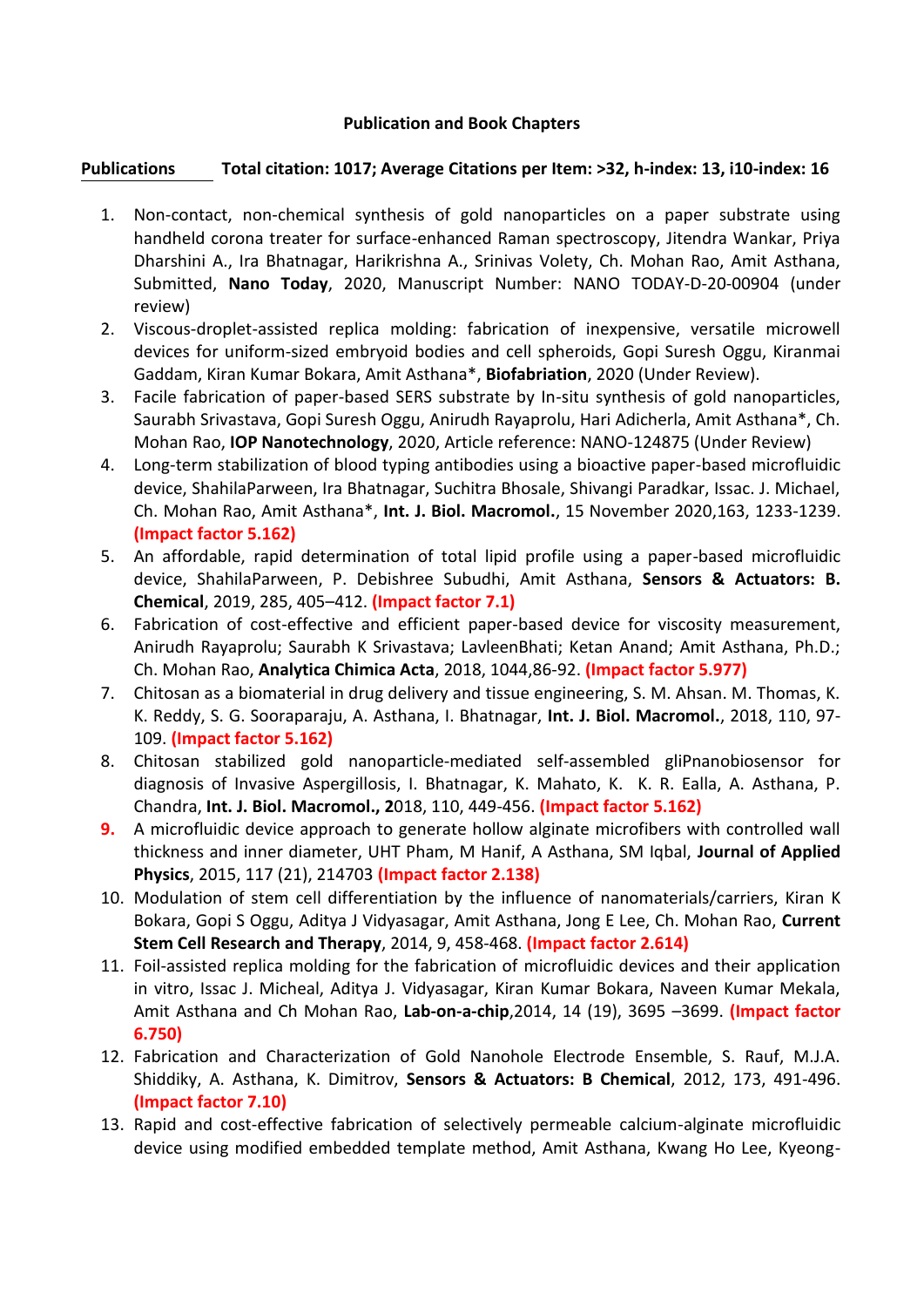Ohn Kim, Dong-Myung Kim and Dong-Pyo Kim, **Biomicrofluidics**, 2012, 6, 012821. **(Impact factor 2.50)**

- 14. Bromo-oxidation reaction in enzyme loaded alginate hollow microfiber fabricated using a microfluidic device, A. Asthana, K. H. Lee, S. J. Shin, S. H. Lee, D. P. Kim, **Biomicrofluidis**, 2011, 5, 024117. **(Impact factor 2.50)**
- 15. Fabrication of multilayer microstructure using dry film resists and deep reactive ion etcher, M. Aljada, A. Asthana, **Micro & Nano Letters**, 2010, 5, 121–124. **(Impact factor 0.975)**
- 16. A facile single-step fabrication of microchannels with varying sizes A. Asthana, K. O. Kim, J. Perumal, D. M. Kim, D. P. Kim, **Lab-on-a-chip**, 2009, 9, 1138 – 1142. **(Impact factor 6.750)**
- 17. A continuous-exchange cell-free protein synthesis system fabricated on a chip, G. H. Han, A. Asthana, D. M. Kim, D. P. Kim, **Analytical Biochemistry**, 365 (2007) 280-282. **(Impact factor 2.877)**
- 18. Novel transparent polysilazane derived solvent resistant, biocompatible microchannels and substrates: application in microsystem technology, A. Asthana, Y. Asthana, I. K. Sung, D. P. Kim, **Lab-on-a-Chip**, 2006, 6, 1200-1204. **(Impact factor 6.750)**
- 19. Fabrication of meso and microporous ceramic microchannels, Q. D. Nghiem, A. Asthana, I. K. Sung, D. P. Kim, **Journal of Materials Research**, 2006, 21, 1543-1549. **(Impact factor 2.502)**
- 20. Fabrication of ceramic microchannels with tailored pores, I. K. Sung, Q. D. Nghiem, A. Asthana, D. P. Kim, **Materials Science Forum**, 2006, 510-511, 1030-1034. **(Impact factor 0.399)**
- 21. DNA mutation analysis based on capillary electrochromatography using colloidal poly (nisopropyl acrylamide) particles as pseudo stationary phase, J. M. Song, A. Asthana, D. P. Kim, **Talanta**, 2006, 68, 940-944. **(Impact factor 5.339)**
- 22. Rapid determination of sulfonamides in meat and milk by micellar electrokinetic chromatography with fluorescence detection, S. Mehra, S. K. Sanghi, A. Asthana, M. Shelke, M. Sharma, **Analytica Chimica Acta**, 2005, 552, 100-115. **(Impact factor 5.31)**
- 23. Fast separation and sensitive detection of carcinogenic aromatic amines by reversed-phase liquid chromatography coupled with the electrochemical detector, M. Shelke, S. K. Sanghi, A. Asthana, S. Mehra, M. Sharma, **Journal of Chromatography A**, 2005, 1089, 52–58. **(Impact factor 4.049)**
- 24. Fabrication and characterization of a silicon-based millimetre scale, microfabricated PEM fuel cell operating with gaseous hydrogen, methanol, and formic acid as fuels, J. Yeom, G.Z.Mozsgai, B.R.Flachsbart, E.R. Choban, A. Asthana, P.J.A. Kenis, M.A. Shannon**, Sensors and Actuators-B: Chemical**, 2005, B 107, 882-891. **(Impact factor 7.10)**
- 25. Determination of amino acids separated by micellar electrokinetic chromatography after precolumn derivatization with O-Phthalaldehyde, A. Durgbanshi, S. Sharma, M. Shelke, D. Bose, A. Asthana, S.K. Sanghi, **Indian Journal of Chemistry – A**, 2004, 43 A, 1095-1098. **(Impact factor 0.489)**
- 26. Determination of benzodiazepines by reverse-phase liquid chromatography, S. Sharma, D. Bose, A. Durgbanshi, S. Kulshrestha, A. Asthana, S. P. Pathak, S. K. Sanghi, **Indian Drugs**, 2000, 37, 365-370.
- 27. Determination of aromatic amines in a water sample by capillary electrophoresis with electrochemical and fluorescence detection, A. Asthana, D. Bose, A. Durgbanshi, S. K. Sanghi, W. Th. Kok, **J. Chromatography A**, 2000, 895, 197-203. **(Impact factor 4.049)**
- 28. Determination of aldehydes in a water sample by capillary electrophoresis after derivatization with hydrazino benzene sulfonic acid, A. Asthana, D. Bose, S. Kulshrestha, S. P. Pathak, S. K. Sanghi, W. Th. Kok, **Chromatographia**, 1998, 48, 807-810. **(Impact factor 1.41)**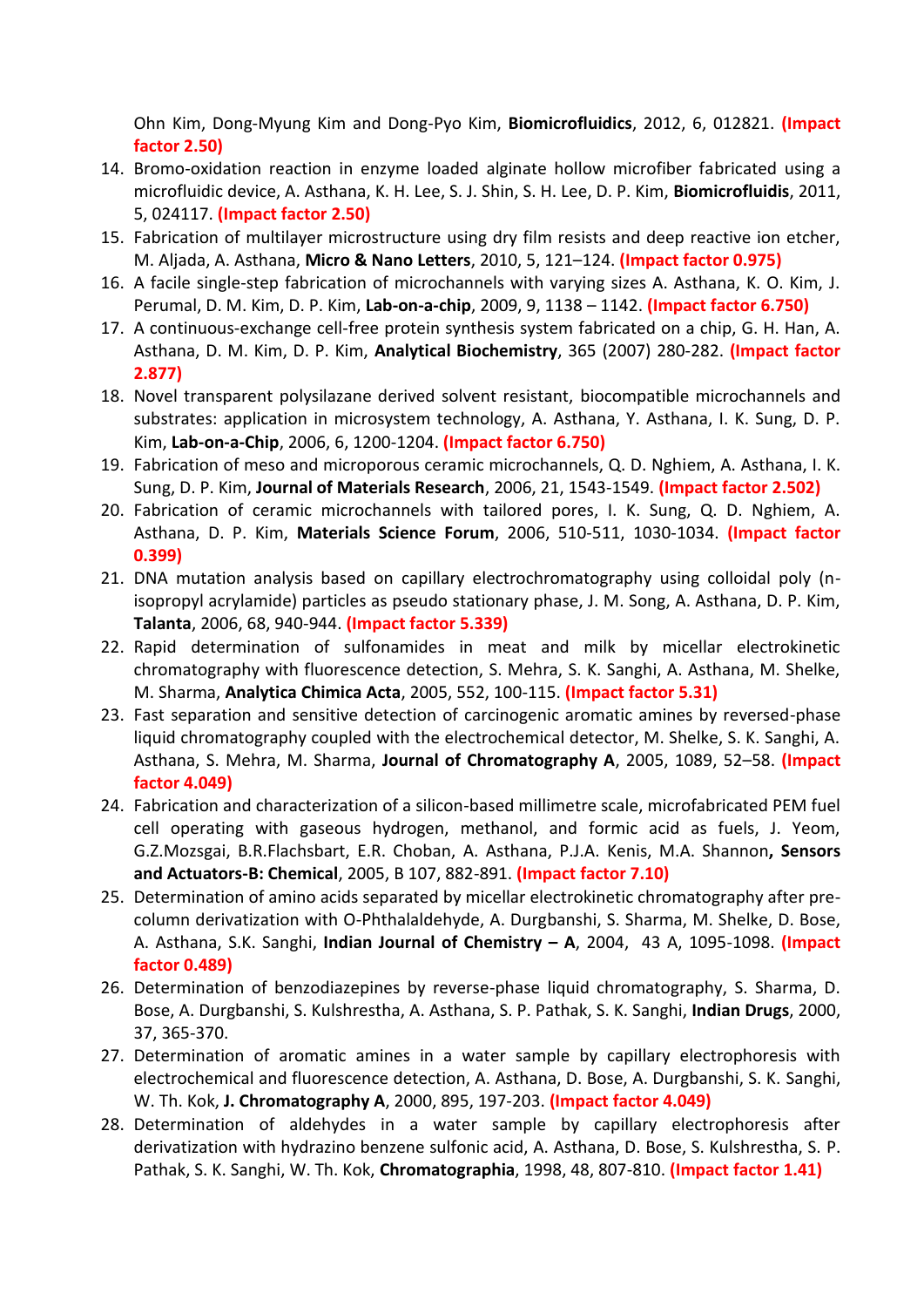- 29. Embedded template method for rapid and cost-effective fabrication of biomaterial-based microfluidic devices with selective permeability, A. Asthana, K. O. Kim, K. H. Lee, D. M. Kim, D. P. Kim, Proceeding of The Second Conf. on Advances in Microfluidics and Nanofluidics& Asia-Pacific Intl. Symposium on Lab on Chip (AMN & APLOC 2011), Singapore, 2011, page 135-136.
- 30. Enzyme loaded alginate hollow fiber for reactor K. H. Lee, A. Asthana, S. J. Shin, S. H. Lee, D. P. Kim, Proceeding of The 13th International Conference on Miniaturized Systems for Chemistry and Life Sciences (μTAS2009), South Korea, 2009, page 645-647.
- 31. In vitro synthesis of protein in three-phase flow via merging of droplets of PCR and translational machinery, A. Asthana, K. O. Kim, J. Perumal, D. M. Kim, D. P. Kim, Proceeding of the 12th International Conference on Miniaturized Systems for Chemistry and Life Sciences (μTAS2008), USA, 2008, page 1725-1727.
- 32. Solvent-resistant and transparent Polysilazane glass microfluidics for photochemical reactions, H. J. Lee, A. Asthana, J. Perumal, J. H. Park, D. P. Kim, Proceeding of the 10th International Conference on Miniaturized Systems for Chemistry and Life Sciences (μTAS2006), Japan, 2006, page 179-181.
- 33. Fabrication of microdevices for protein patterning on transparent polysilazane and polysilane glasses, A. Asthana, Y. Asthana, D. P. Kim, Proceeding of3rd International Symposium on Nanomanufacturing (ISNM 2005), Cyprus, 2005, paper 38.
- 34. A microscale vapour-fed formic acid fuel cell, J. Yeom; R. S. Jayashree; G. Z. Mozsgai; A. Asthana; E. R. Choban; M. Mitchell; P. J. A. Kenis and M. A. Shannon; Proceedings of Solid-State Sensors and Actuators Workshop, Hilton Head Island, USA, 2004, 125-128.
- 35. Characterization of a silicon-based formic acid micro fuel cell with passive fuel delivery microstructures, A. Asthana, E. R. Choban, M. Mitchell, R. S. Jayashree and P. J. A. Kenis, 205th Meeting of The Electrochemical Society, USA, 2004, paper number 324.
- 36. Fast Separation of Biomolecules Using Microfluidics system, A. Asthana, S. K. Sanghi, Book of abstract, Seminar on Modern Biology, Nagarjuna University, Guntur, India, 2003.
- 37. A silicon microfabricated direct formic acid fuel cell G.Z. Mozsgai; J. Yeom; A. Asthana; B.R. Flachsbart; P. Waszczuk; E.R. Choban; P.J.A. Kenis; M.A. Shannon; Proceedings of First International Conference on Fuel Cell Science Engineering and Technology, ASME, USA, 2003, 267-272.
- 38. Hindi article "Mechanobiology: Future Applications (यांत्रिकीय-जीवविज्ञान (मैक्नोबायोलोजी): भविष्यके अनुप्रयोगों), A. Asthana, Jigyasa (जिज्ञासा), An annual scientific magazine of CSIR-CCMB, Volume 16, 2018, 16-18.
- 39. Hindi article "Microfluidics: Importance in Medical sciences (माइक्रोफ्लूइडिक्स :चिकित्सामेमहत्व), A. Asthana, in a special issue on Biomedical Research and New treatment, Jigyasa (जिज्ञासा), An annual scientific magazine of CSIR-CCMB, Volume 15, 2017, 44-47.

## **Books/ Book chapters (05): 02 published** and 03 under preparation

- 40. Ira Bhatnagar and Amit Asthana, *Chapter 8, Paper-fluidic diagnostic devices platform for DNA extraction*, in **Advanced Microfluidics Based Point-of-Care Diagnostics: A Bridge Between Microfluidics and Biomedical Applications**, Editors, Raju Khan, Chetna Dhand, S. K. Sanghi, Thankaraj S. Shabi and A. B. P. Mishra. CRC Press, Taylor & Francis Group, LLC, FL, expected date of publication September 2020.
- 41. Amit Asthana and Ira Bhatnagar, *Chapter 10, Microfluidic and Paper-Based Devices for Clinical Diagnostic Research*, in **Advanced Microfluidics Based Point-of-Care Diagnostics: A**